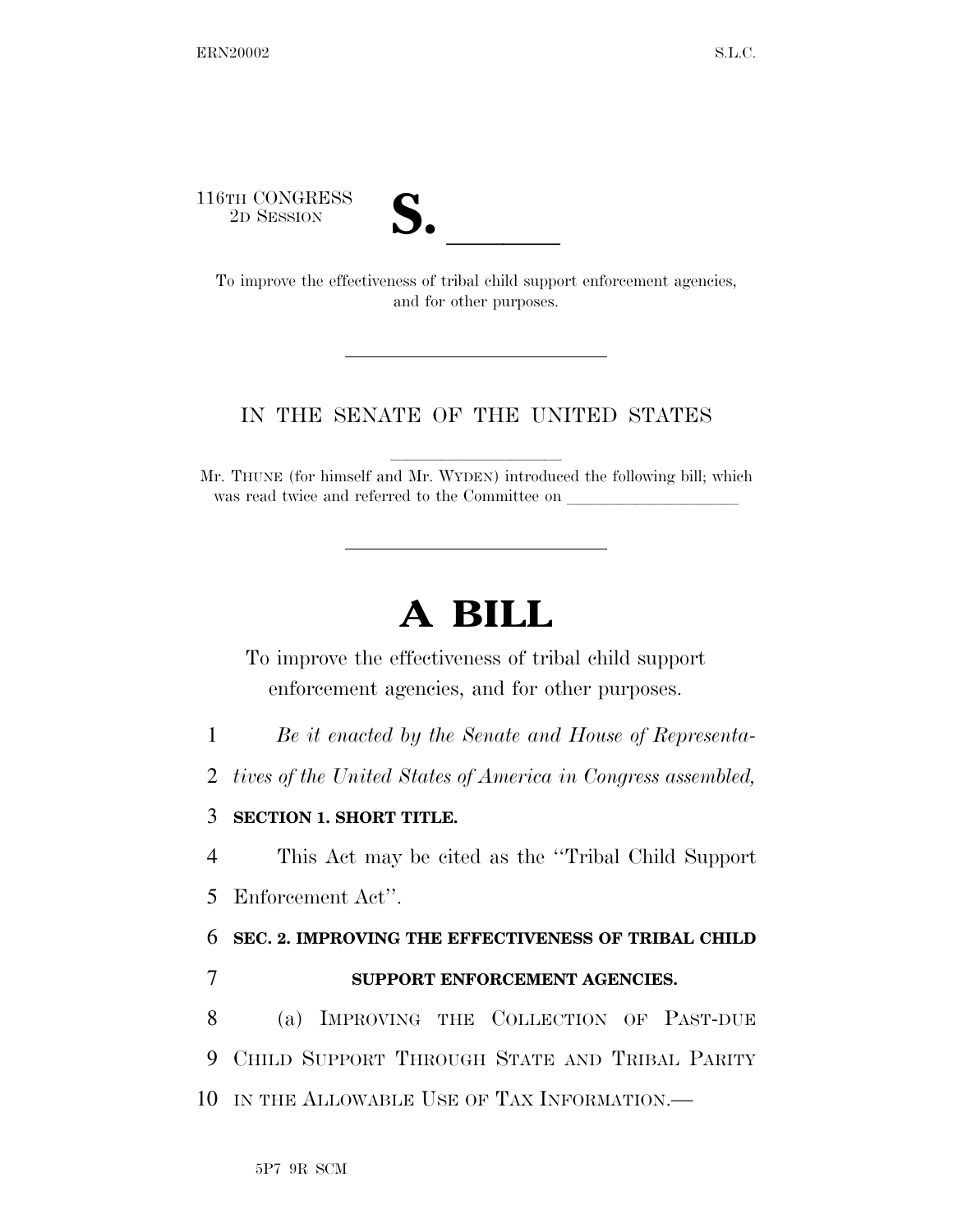(1) AMENDMENT TO THE SOCIAL SECURITY ACT.—Section 464 of the Social Security Act (42 U.S.C. 664) is amended by adding at the end the following:

 ''(d) APPLICABILITY TO INDIAN TRIBES AND TRIBAL ORGANIZATIONS RECEIVING A GRANT UNDER THIS PART.—This section, except for the requirement to dis- tribute amounts in accordance with section 457, shall apply to an Indian tribe or tribal organization receiving a grant under section 455(f) in the same manner in which this section applies to a State with a plan approved under this part.''.

 (2) AMENDMENTS TO THE INTERNAL REVENUE CODE.—

15 (A) Section  $6103(a)(2)$  of the Internal Revenue Code of 1986 is amended by striking ''any local child support enforcement agency'' and inserting ''any tribal or local child support enforcement agency''.

20 (B) Section  $6103(a)(3)$  of such Code is 21 amended by inserting ",  $(8)$ " after " $(6)$ ".

 (C) Section 6103(l) of such Code is amended—

24 (i) in paragraph (6)—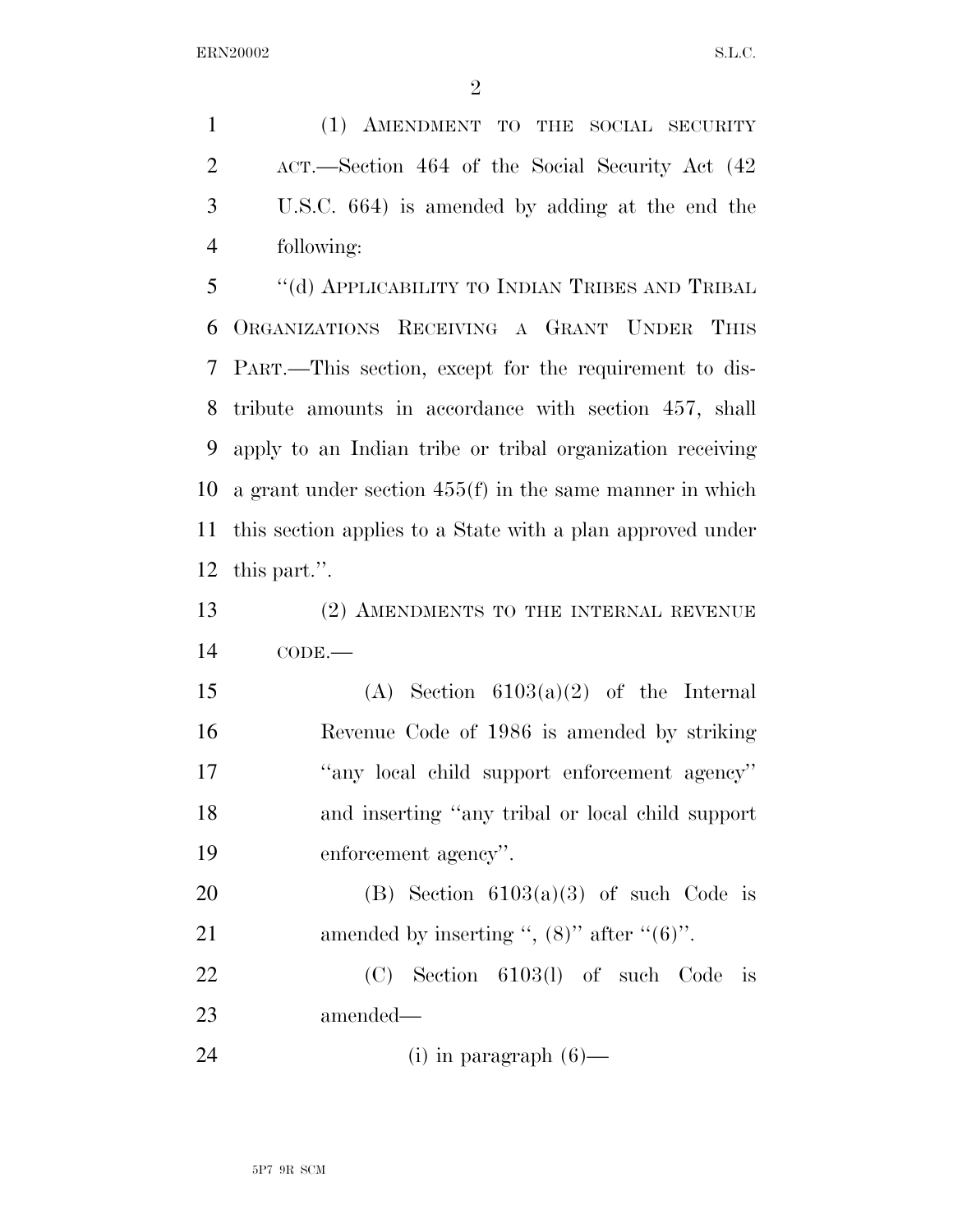| $\mathbf{1}$   | (I) by striking "or local" in sub-                 |
|----------------|----------------------------------------------------|
| $\overline{2}$ | paragraph (A) and inserting "tribal,               |
| 3              | or local";                                         |
| $\overline{4}$ | (II) by striking "AND LOCAL" in                    |
| 5              | the heading thereof and inserting                  |
| 6              | "TRIBAL, AND LOCAL";                               |
| 7              | (III) by striking "The following"                  |
| 8              | in subparagraph (B) and inserting                  |
| 9              | "The";                                             |
| 10             | (IV) by striking the colon and all                 |
| 11             | that follows in subparagraph (B) and               |
| 12             | inserting a period; and                            |
| 13             | (V) by adding at the end the fol-                  |
| 14             | lowing:                                            |
| 15             | "(D) STATE, TRIBAL, OR LOCAL CHILD                 |
| 16             | SUPPORT ENFORCEMENT AGENCY.-For pur-               |
| 17             | poses of this paragraph, the following shall be    |
| 18             | treated as a State, tribal, or local child support |
| 19             | enforcement agency:                                |
| 20             | "(i) Any agency of a State or political            |
| 21             | subdivision thereof operating pursuant to a        |
| <u>22</u>      | plan described in section 454 of the Social        |
| 23             | Security Act which has been approved by            |
| 24             | the Secretary of Health and Human Serv-            |
| 25             | ices under part D of title IV of such Act.         |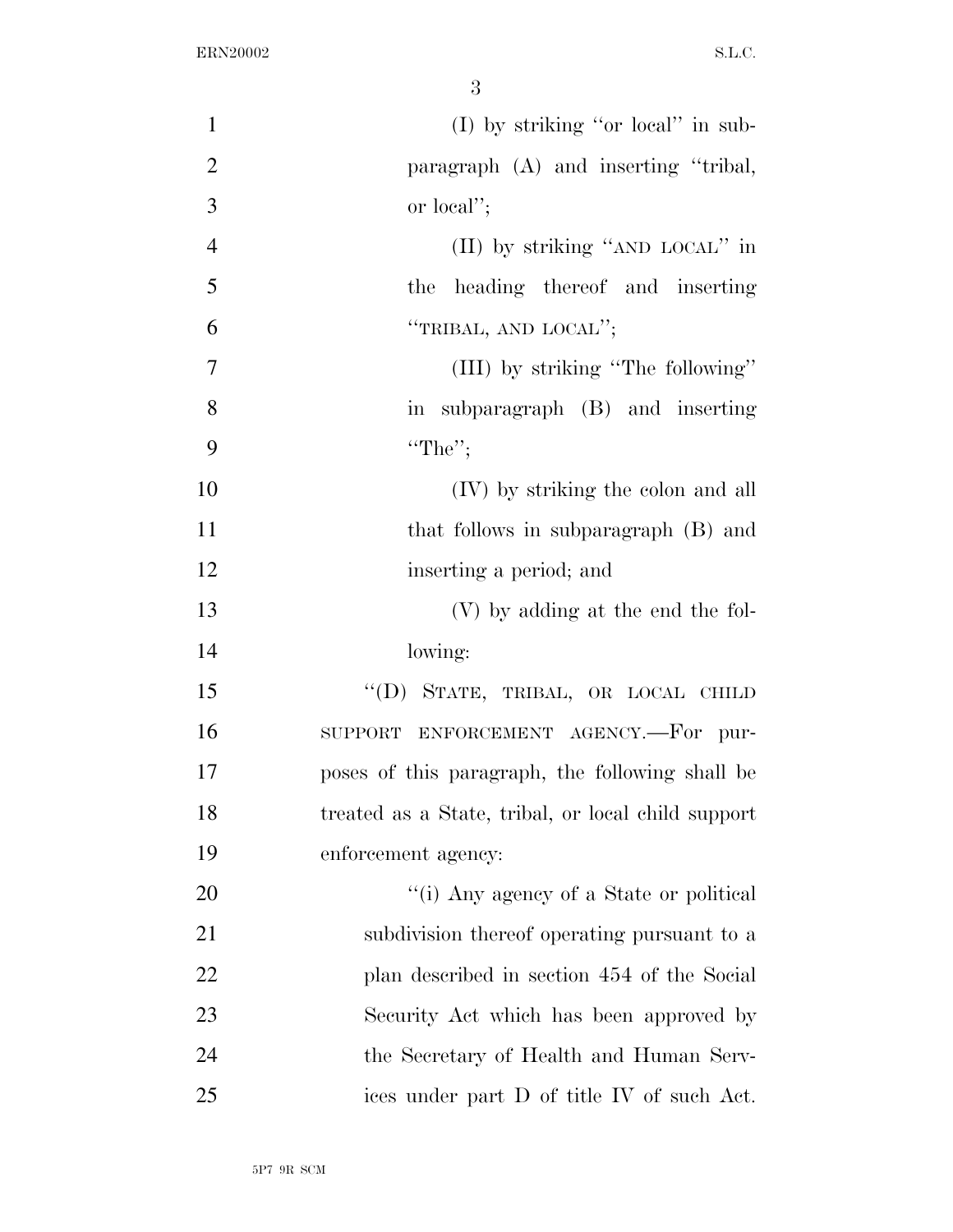| $\mathbf{1}$   | "(ii) Any child support enforcement         |
|----------------|---------------------------------------------|
| $\overline{2}$ | agency of an Indian tribe or tribal organi- |
| 3              | zation receiving a grant under section      |
| $\overline{4}$ | $455(f)$ of the Social Security Act.";      |
| 5              | (ii) in paragraph $(8)$ —                   |
| 6              | $(I)$ in subparagraph $(A)$ , by strik-     |
| $\tau$         | ing "or State or local" and inserting       |
| 8              | "State, tribal, or local";                  |
| 9              | (II) by adding the following at             |
| 10             | the end of subparagraph (B): "The           |
| 11             | information disclosed to any child          |
| 12             | support enforcement agency under            |
| 13             | subparagraph $(A)$ with respect to any      |
| 14             | individual with respect to whom child       |
| 15             | support obligations are sought to be        |
| 16             | established or enforced may be dis-         |
| 17             | closed by such agency to any agent of       |
| 18             | such agency which is under contract         |
| 19             | with such agency for purposes of, and       |
| 20             | to the extent necessary in, estab-          |
| 21             | lishing and collecting child support        |
| 22             | obligations from, and locating, individ-    |
| 23             | uals owing such obligations.";              |
| 24             | (III) by striking subparagraph              |
| 25             | (C) and inserting the following:            |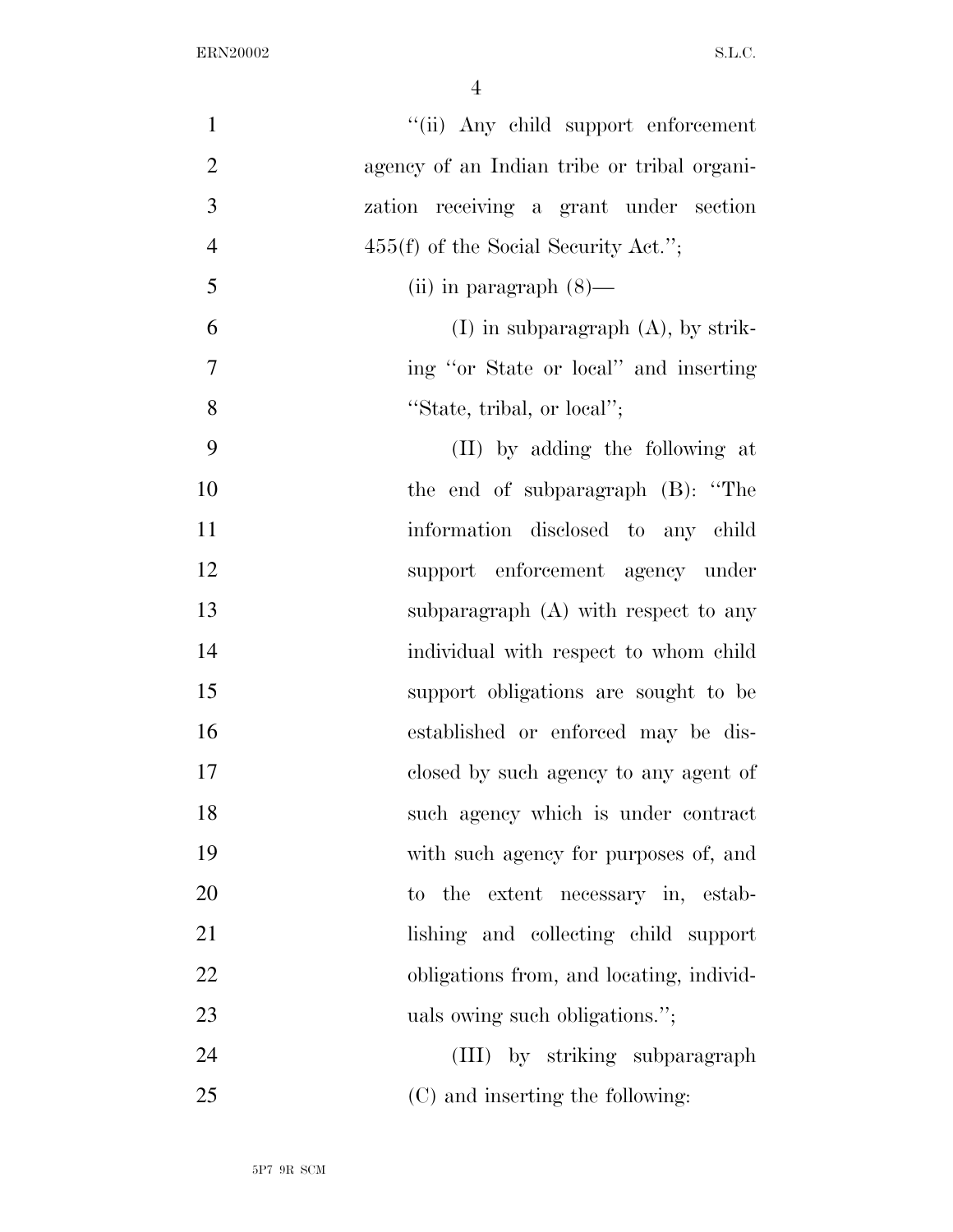| $\mathbf{1}$   | "(C) STATE, TRIBAL, OR LOCAL CHILD                |
|----------------|---------------------------------------------------|
| $\overline{2}$ | SUPPORT ENFORCEMENT AGENCY.-For pur-              |
| 3              | poses of this paragraph, the term 'State, tribal, |
| $\overline{4}$ | or local child support enforcement agency' has    |
| 5              | the same meaning as when used in paragraph        |
| 6              | $(6)(D)$ ."; and                                  |
| $\overline{7}$ | (IV) by striking "AND LOCAL" in                   |
| 8              | heading thereof and inserting<br>the              |
| 9              | "TRIBAL, AND LOCAL"; and                          |
| 10             | (iii) in paragraph $(10)(B)$ , by adding          |
| 11             | at the end the following new clause:              |
| 12             | "(iii) The information disclosed to any           |
| 13             | child support enforcement agency under            |
| 14             | subparagraph $(A)$ with respect to any indi-      |
| 15             | vidual with respect to whom child support         |
| 16             | obligations are sought to be established or       |
| 17             | enforced may be disclosed by such agency          |
| 18             | to any agent of such agency which is under        |
| 19             | contract with such agency for purposes of,        |
| 20             | and to the extent necessary in, establishing      |
| 21             | and collecting child support obligations          |
| 22             | from, and locating, individuals owing such        |
| 23             | obligations.".                                    |
| 24             | (D) Subsection (c) of section $6402$ of the       |
| 25             | Internal Revenue Code of 1986 is amended by       |